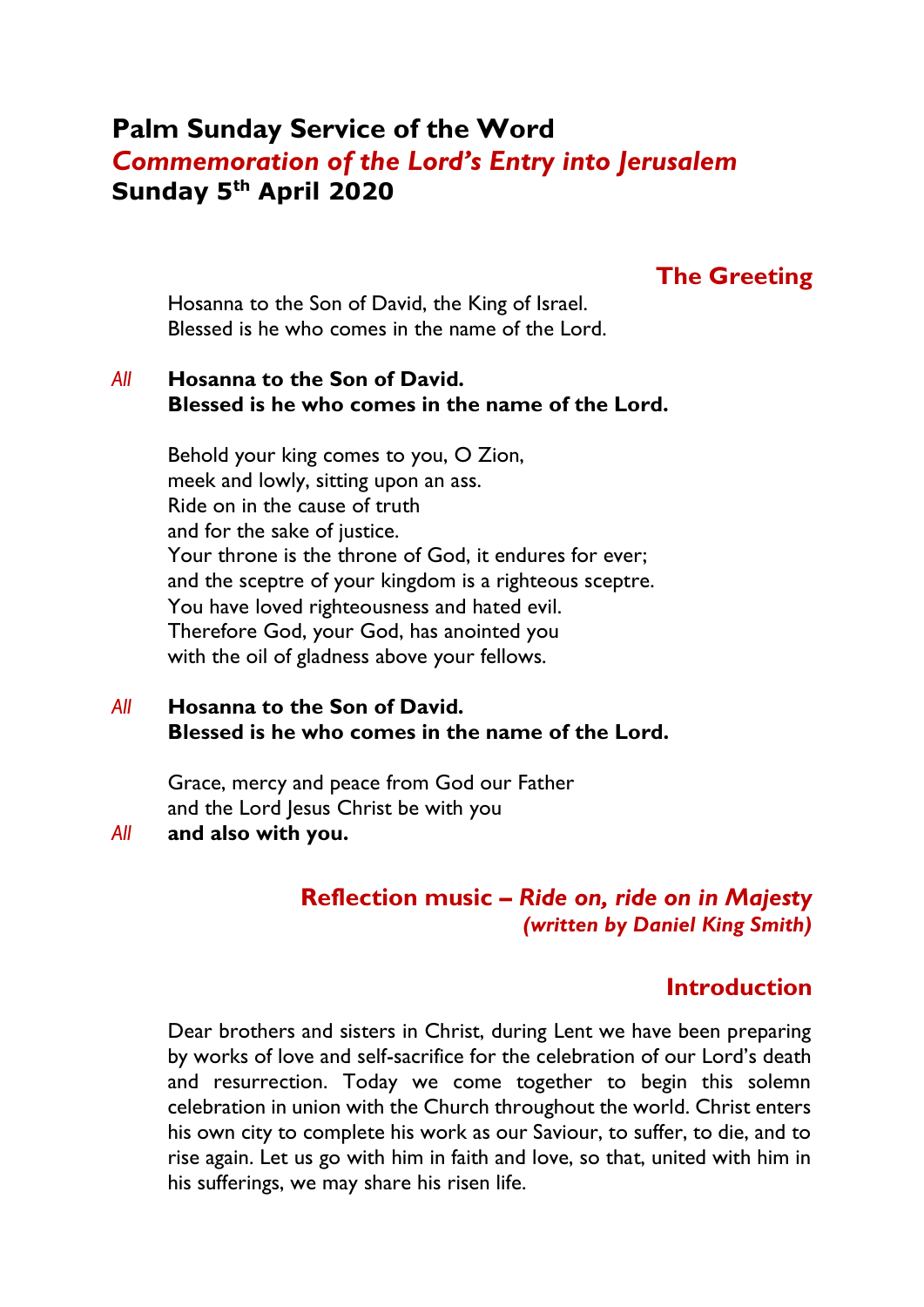## **Hold your Cross whilst saying this prayer: (perhaps one that you have made?)**

*Joe will hold up the basket of palm crosses to be handed out when we worship together in church for the first time.*

### *All* **God our Saviour,**

**whose Son Jesus Christ entered Jerusalem as Messiah to suffer and to die; let this Cross be for us a sign of his victory and grant that we who bear them in his name may ever hail him as our King, and follow him in the way that leads to eternal life. Through the same, Jesus Christ our Lord. Amen.**

## **Confession**

Christ himself carried up our sins in his body to the tree, so that, free from sins, we might live for righteousness; by his wounds we have been healed. *1 Peter 2.24*

Let us therefore confess our sins…

We ask for your mercy and your help. When we take our ease rather than watch with you: Lord, forgive us.

### *All* **Christ have mercy.**

When we bestow a kiss of peace yet nurse enmity in our hearts: Lord, forgive us.

### *All* **Christ have mercy.**

When we strike at those who hurt us rather than stretch out our hands to bless: Lord, forgive us.

### *All* **Christ have mercy.**

When we deny that we know you for fear of the world and its scorn: Lord, forgive us.

### *All* **Christ have mercy.**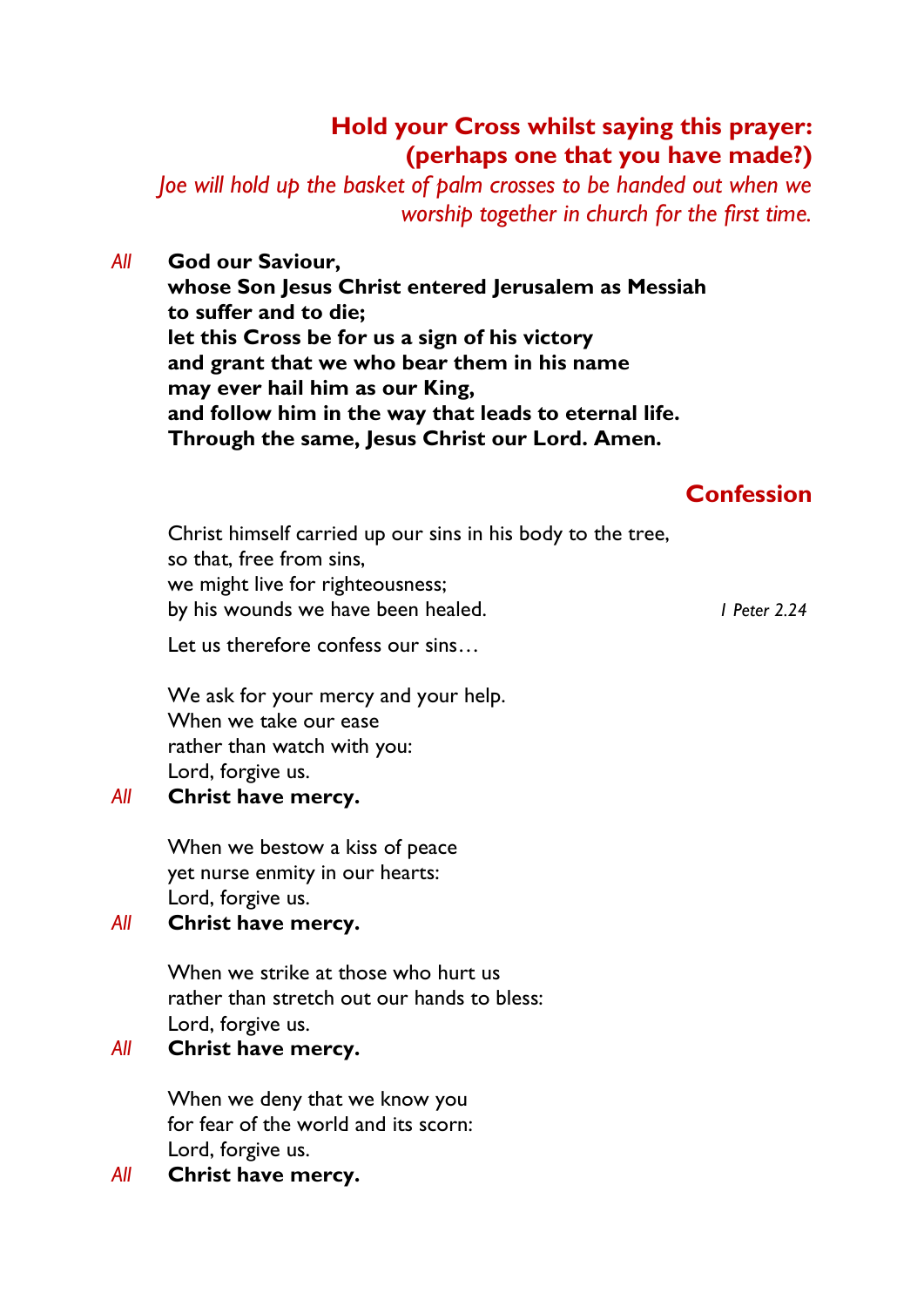May the God of love and power forgive *you* and free *you* from *your* sins, heal and strengthen *you* by his Spirit, and raise *you* to new life in Christ our Lord.

*All* **Amen.**

# **Reading –** *Philippians 2.5-11*

In your relationships with one another, have the same mindset as Christ Jesus:

Who, being in very nature God,

 did not consider equality with God something to be used to his own advantage;

rather, he made himself nothing

by taking the very nature of a servant,

being made in human likeness.

And being found in appearance as a man,

he humbled himself

by becoming obedient to death—

even death on a cross!

Therefore God exalted him to the highest place and gave him the name that is above every name,

that at the name of Jesus every knee should bow, in heaven and on earth and under the earth, and every tongue acknowledge that Jesus Christ is Lord,

to the glory of God the Father.

This is the word of the Lord.

### *All* **Thanks be to God.**

# **Prayers of Intercession**

Let us pray,

For those who make laws, interpret them, and administer them, that our common life may be ordered in justice and mercy, let us pray to the Lord…

For those who still make Jerusalem a battleground, let us pray to the Lord…

For those who have the courage and honesty to work openly for justice and peace, let us pray to the Lord…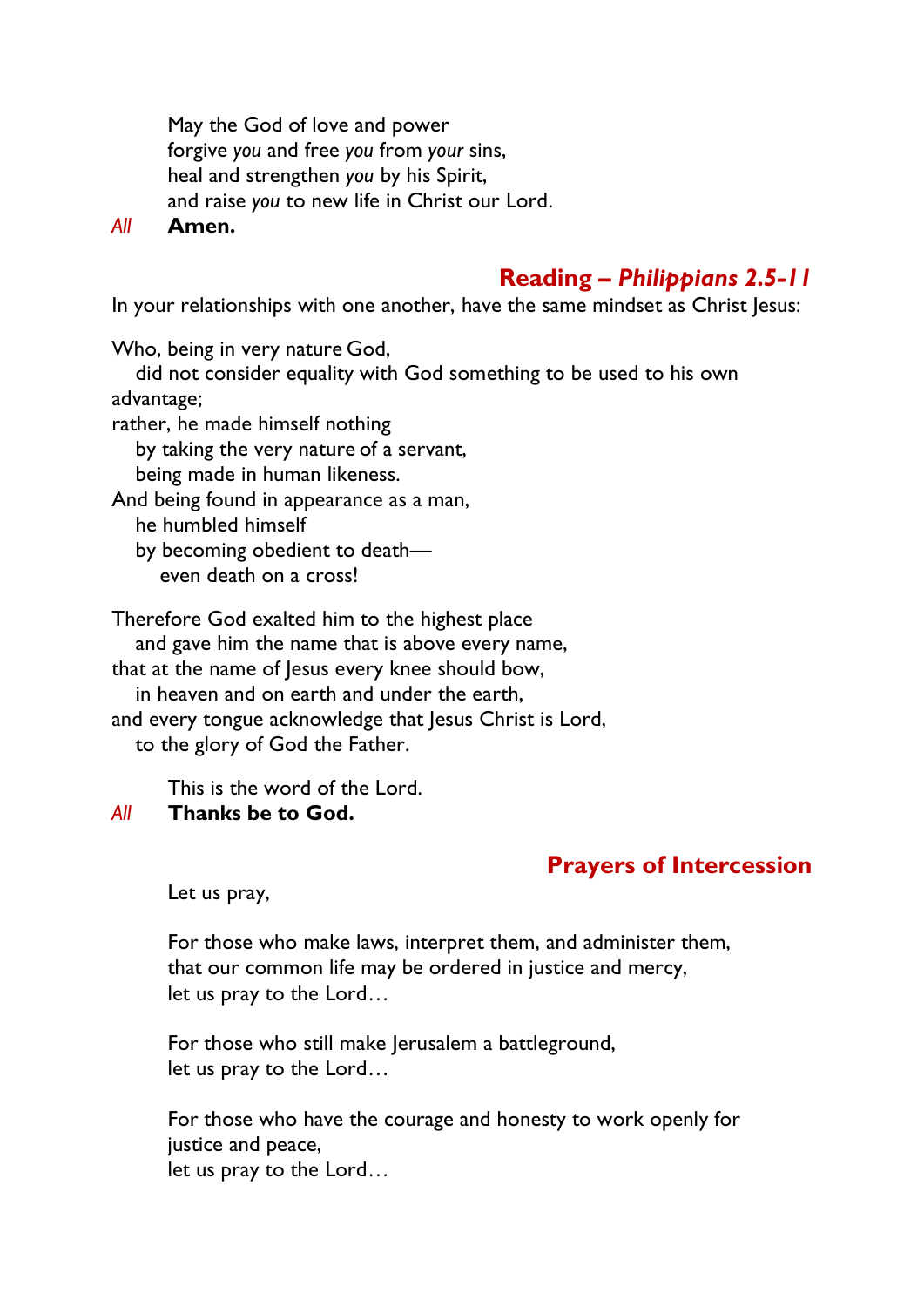For those in the darkness and agony of isolation, that they may find support and encouragement, let us pray to the Lord…

For those who, weighed down with hardship, failure, or sorrow, feel that God is far from them, let us pray to the Lord…

That we, with those who have died in faith, may find mercy in the day of Christ, let us pray to the Lord...

Holy God, **holy and strong, holy and immortal, hear all our prayers, Amen.**

## **The Lord's Prayer**

As our Saviour taught us, so we pray *All* **Our Father in heaven, hallowed be your name,**

**your kingdom come, your will be done, on earth as in heaven. Give us today our daily bread. Forgive us our sins as we forgive those who sin against us. Lead us not into temptation but deliver us from evil. For the kingdom, the power, and the glory are yours now and for ever. Amen.**

# **Reflection**

# **The Palm Gospel** *– Matthew 21.1-11*

Hear the Gospel of our Lord Jesus Christ according to Matthew*. All* **Glory to you, O Lord.**

### As they approached Jerusalem and came to Bethphage on the Mount of Olives, Jesus sent two disciples, saying to them, "Go to the village ahead of you, and at once you will find a donkey tied there, with her colt by her. Untie them and bring them to me. If anyone says anything to you, say that the Lord needs them, and he will send them right away."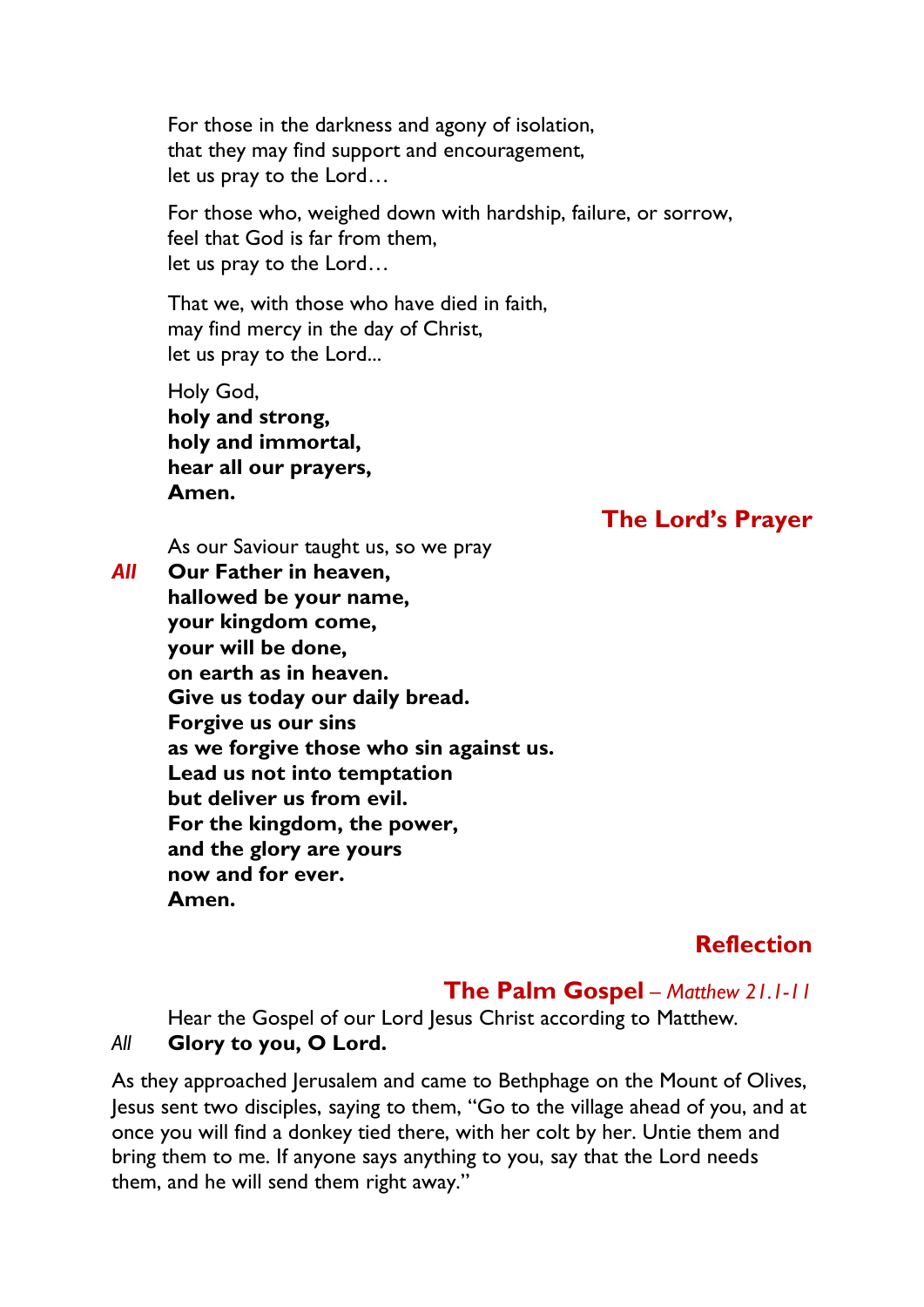This took place to fulfill what was spoken through the prophet:

"Say to Daughter Zion,

 'See, your king comes to you, gentle and riding on a donkey,

 and on a colt, the foal of a donkey.'" The disciples went and did as Jesus had instructed them. They brought the

donkey and the colt and placed their cloaks on them for Jesus to sit on. A very large crowd spread their cloaks on the road, while others cut branches from the trees and spread them on the road. The crowds that went ahead of him and those that followed shouted,

"Hosanna to the Son of David!"

"Blessed is he who comes in the name of the Lord!"

"Hosanna in the highest heaven!"

When Jesus entered Jerusalem, the whole city was stirred and asked, "Who is this?"

The crowds answered, "This is Jesus, the prophet from Nazareth in Galilee."

This is the Gospel of the Lord.

### *All* **Praise to you, O Christ.**

# **Procession**

During the procession hold your crosses, 'process' around your house or follow Rev Joe as he walks around. *You might like to sing the popular hymn 'Lift High the Cross':*

*(Refrain) Lift high the cross, the love of Christ proclaim till all the world adore his sacred name.*

Come, Christians, follow where the Master trod, o'er death victorious, Christ the Son of God.

### *(Refrain)*

Led on their way by this triumphant sign, the hosts of God in joyful praise combine.

### *(Refrain)*

Each new disciple of the Crucified is called to bear the seal of him who died.